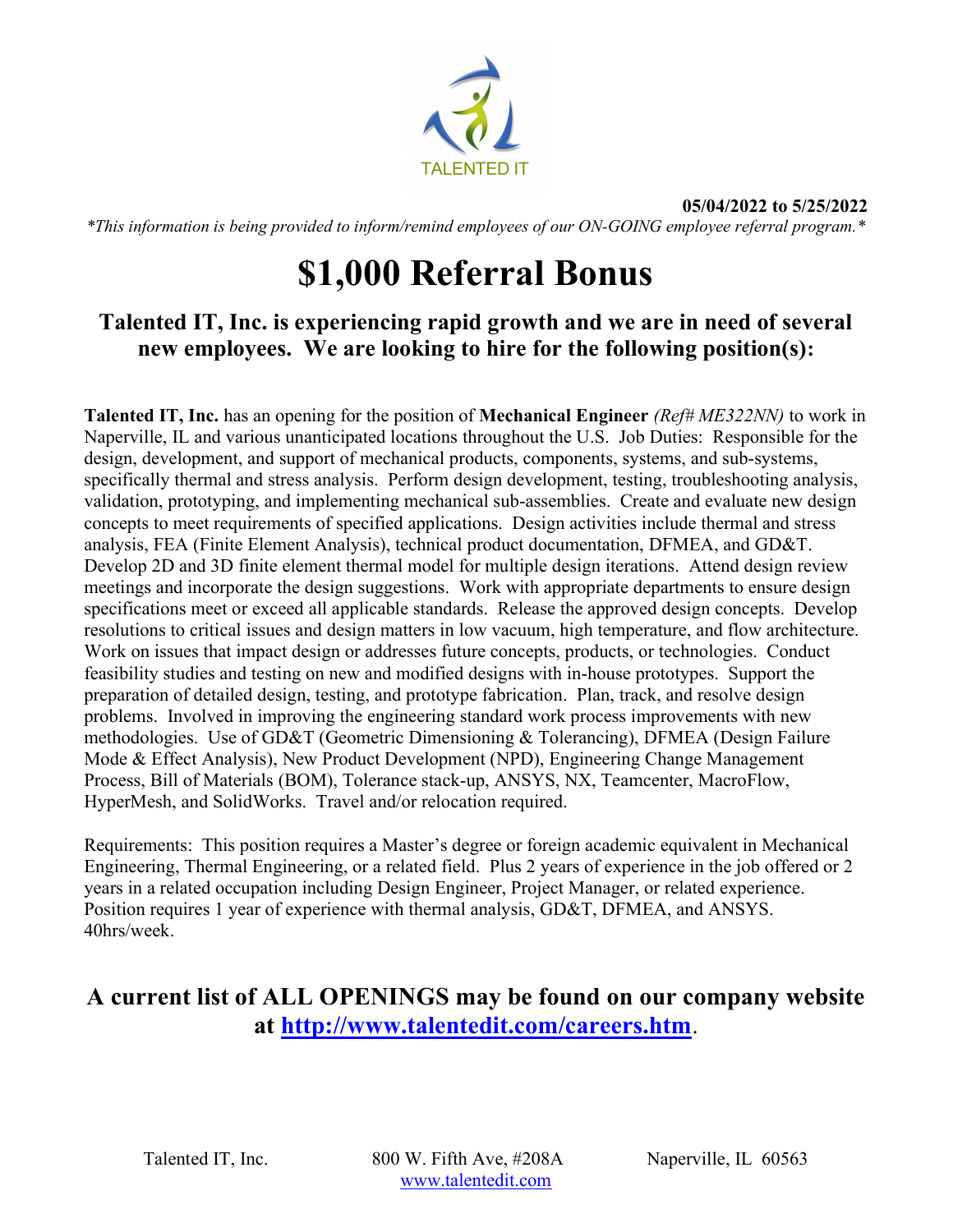

Refer all your friends who might be a match for the positions we are looking to hire.

If your referral gets hired by us, you will make  $$1,000 - it's$  that simple!

So keep those referrals coming and keep making thousands of dollars.

To apply for the Employee Referral Bonus, send the candidate's resume along with the attached completed form to Recruiter@TalentedIT.com. Or, drop off the completed package to the HR department.

Date Posted: \_\_\_\_\_\_\_\_\_\_\_\_\_\_\_\_\_\_\_\_\_\_ Date Removed: \_\_\_\_\_\_\_\_\_\_\_\_\_\_\_\_\_\_\_\_\_\_

Place where notice was posted: 800 W. Fifth Ave, #208A, Naperville, IL 60563 –

 $X$ 

Signed: Siva Tripuraneni, CEO

Talented IT, Inc. 800 W. Fifth Ave, #208A Naperville, IL 60563 www.talentedit.com